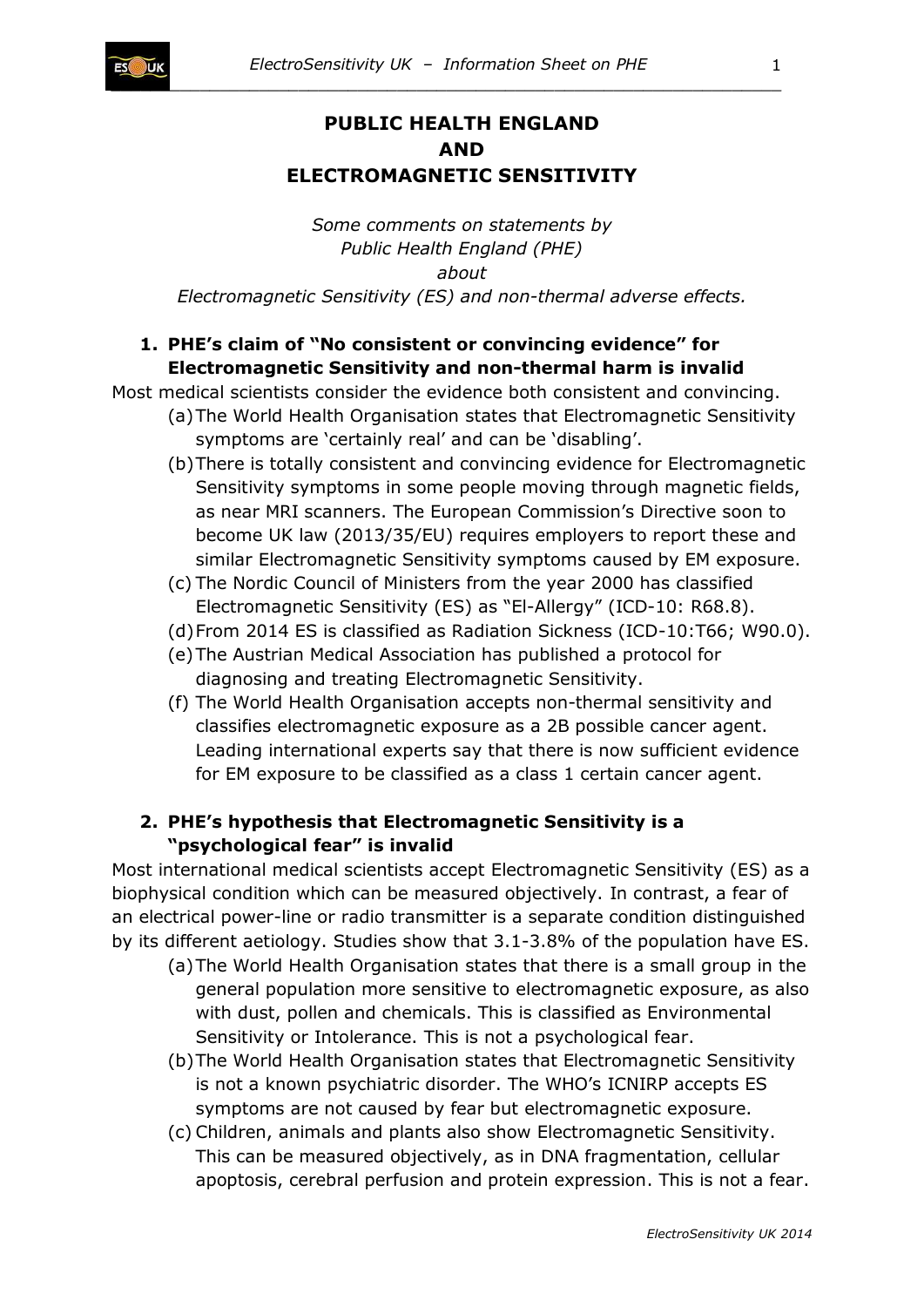

- (d)In other examples of Electromagnetic Sensitivity, such as Geomagnetic Sensitivity, Aurora Disturbance Sensitivity etc., where the incidence of strokes, for instance, correlates with ambient natural electromagnetic disturbance, there is no suggestion in the medical literature that these physical effects are caused by fear, through reading the tabloids or watching TV, as required by PHE's hypothesis about Electromagnetic Sensitivity.
- (e)Therapeutic procedures, depending on sensitivity to electromagnetic exposure, as used by the NHS, rely on objective bioelectrical effects, not on reading tabloid newspapers or watching TV.
- (f) Electronic warfare at non-thermal levels, used since the 1950s, relies on non-thermal EM sensitivity with objective bioelectrical effects, not on enemy fighters who develop a fear from the tabloids or TV.
- (g)All medical doctors treating Electromagnetic Sensitivity advise that the first requirement is to reduce or eliminate electromagnetic exposure.
- (h)Genetic haplotypes are now associated with a diagnosis of Electromagnetic Sensitivity, with a risk factor of up to 10 times.
- (i) The unsubstantiated hypothesis for PHE's claim that Electromagnetic Sensitivity is not a real sensitivity but a fear depends on failed subjective conscious provocation tests, a view promulgated in 2004 to help the wireless industry. Nearly all medical scientists now reject these failed tests on the grounds that humans are not required to be conscious detectors before they show objective but subconscious sensitivity to other environmental effects, such as nuclear radiation, nut allergy, sun exposure, infra-red or infra-sound energy. The tests are based on an invalidated hypothesis which fails to recognise nonlinearity and idiopathic reactions. PHE's hypothesis is called "pseudoscience" by leading experts.

**3. PHE's claim that WiFi is less harmful than mobile phones is wrong** It is now well known that it is not just the strength but the type of radiation signal and its pulse which has an effect on human cells.

- (a)WiFi radiation has an amplitude up to 100 times greater than mobiles.
- (b)WiFi transmits at full power; mobiles reduce power if possible.
- (c) WiFi is often used to download large video files with masses of data.
- (d)WiFi radiation in classrooms is often higher than near a phone mast, where 80% of studies show ES symptoms and increased cancer.

#### **4. PHE states it follows the ICNIRP**

The ICNIRP (International Commission on Non-Ionising Radiation) still fails to set biological limits but accepts non-thermal symptoms from EM radiation.

(a)PHE claims that it follows the ICNIRP. The ICNIRP, however, in 2002 warned governments that they need to set lower, non-thermal, limits for the more sensitive groups in the general population. PHE has not yet advised the UK government to act on the ICNIRP's warning.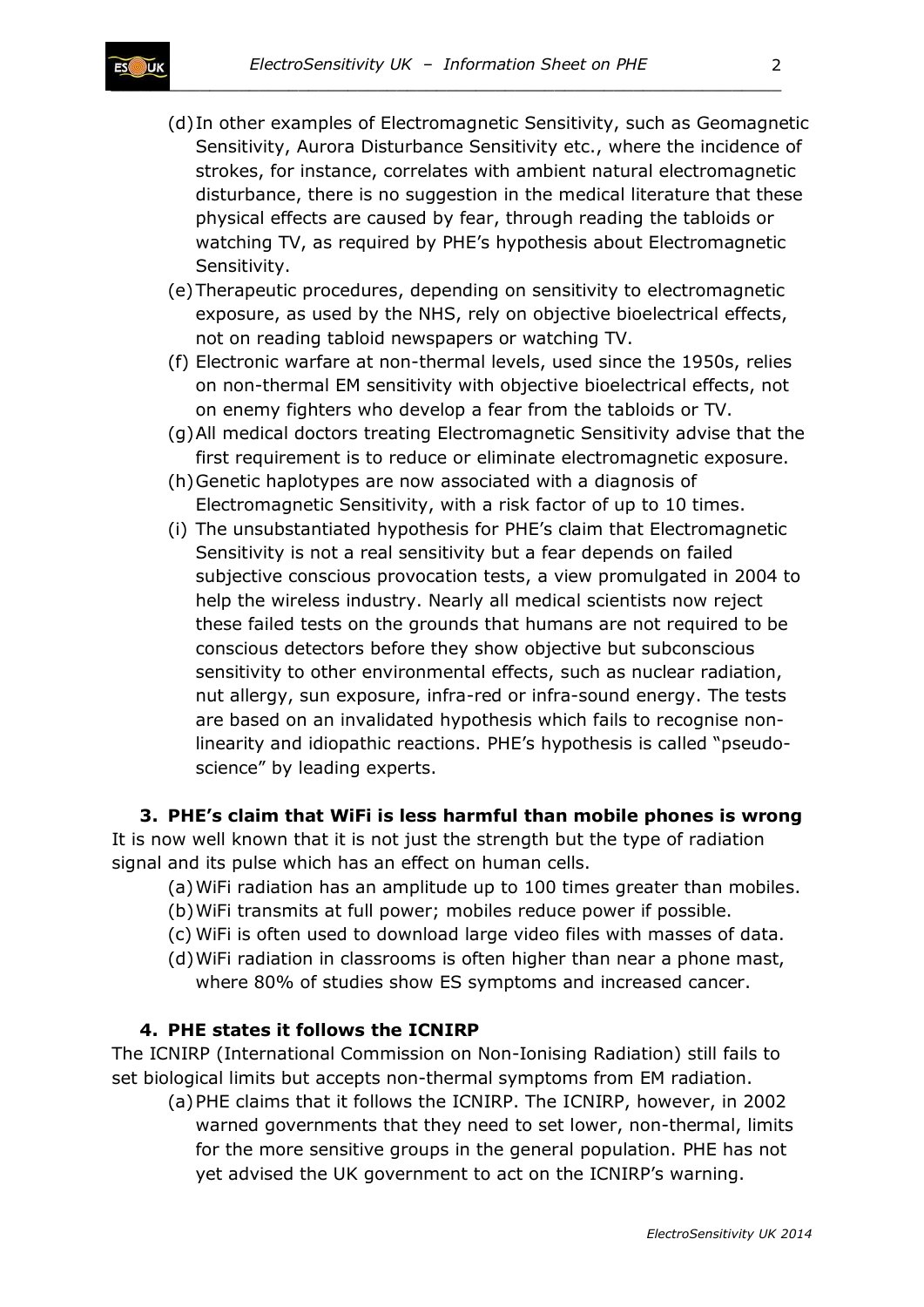- (b)The ICNIRP now accepts electrosensitivity symptoms, including neurological effects such as memory loss and cognitive confusion as well as headaches and pains, which are caused by electromagnetic exposure, and not by fear caused by the media. PHE has not yet taken into account this acceptance of ES symptoms caused by EM exposure.
- (c) The ICNIRP's limits are short-term and thermal, preventing an adult male from heating within 6 minutes. For power density, the ICNIRP still allows 9,200,000 or 4,500,000 microWatts/metre2; biological limits are 6  $\mu$ W/m<sup>2</sup>, and 3  $\mu$ W/m<sup>2</sup> for sensitives and children. For electric fields, ICNIRP allows 61.0 Volts/metre; biological limits are 0.2 V/m.
- (d)The EU Parliament voted in 2009 that the ICNIRP's heating limits are 'obsolete' and biological long-term limits are needed.
- (e)Some countries never adopted, or abandoned, the ICNIRP's heatingonly limits. In 1958 the USSR adopted non-thermal safety limits. In 2013 India adopted non-thermal safety limits at 10% of ICNIRP. Already over 40% of the world has rejected ICNIRP's obsolete limits, and 58% of countries now warn of dangers from WiFi and mobiles.
- (f) The ICNIRP is a private pro-wireless pressure-group from Germany. It derives from the atomic weapons industry, maximising radiation limits.
- (g)The ICNIRP, like PHE, has no members who are medical doctors experienced in diagnosing and treating Electromagnetic Sensitivity.

#### **5. PHE claims it reviews the science on Electromagnetic Sensitivity**

PHE claims that it keeps the science on Electromagnetic Sensitivity under review. In fact it lacks formal mechanisms to do so, and is not planning to do so.

- (a)PHE's last review of Electromagnetic Sensitivity was in 2005, under the HPA. This report did not establish the cause of the condition and is therefore irrelevant both to setting exposure limits and in advising how people who suffer from Electromagnetic Sensitivity should gain help.
- (b)PHE's AGNIR's 2012 report (Advisory Group on Non-Ionising Radiation) on RF health effects was criticised by experts. It claimed to cover all Electromagnetic Sensitivity but ignored ELF exposure, referenced only 3 studies before 2000, and adopted the minority and invalidated hypothesis of Electromagnetic Sensitivity being a fear, without accepting its non-linearity. The AGNIR report was not peer-reviewed.
- (c) A much more balanced assessment of the medical effects of electromagnetic exposure was the Bioinitiative Report, also of 2012.
- (d)Most scientists now accept Electromagnetic Sensitivity as real, but PHE has not yet updated its views. Even drug companies are switching from chemical to electromagnetic delivery of medicines and many therapeutic medical procedures depend on Electromagnetic Sensitivity. PHE still refers correspondents to its outdated 2005 and 2012 reports.
- (e)PHE's AGNIR committee is not independent. It is almost entirely composed of people holding its minority heating-only hypothesis. Two of its members, including the chair, are, or have been, members of the